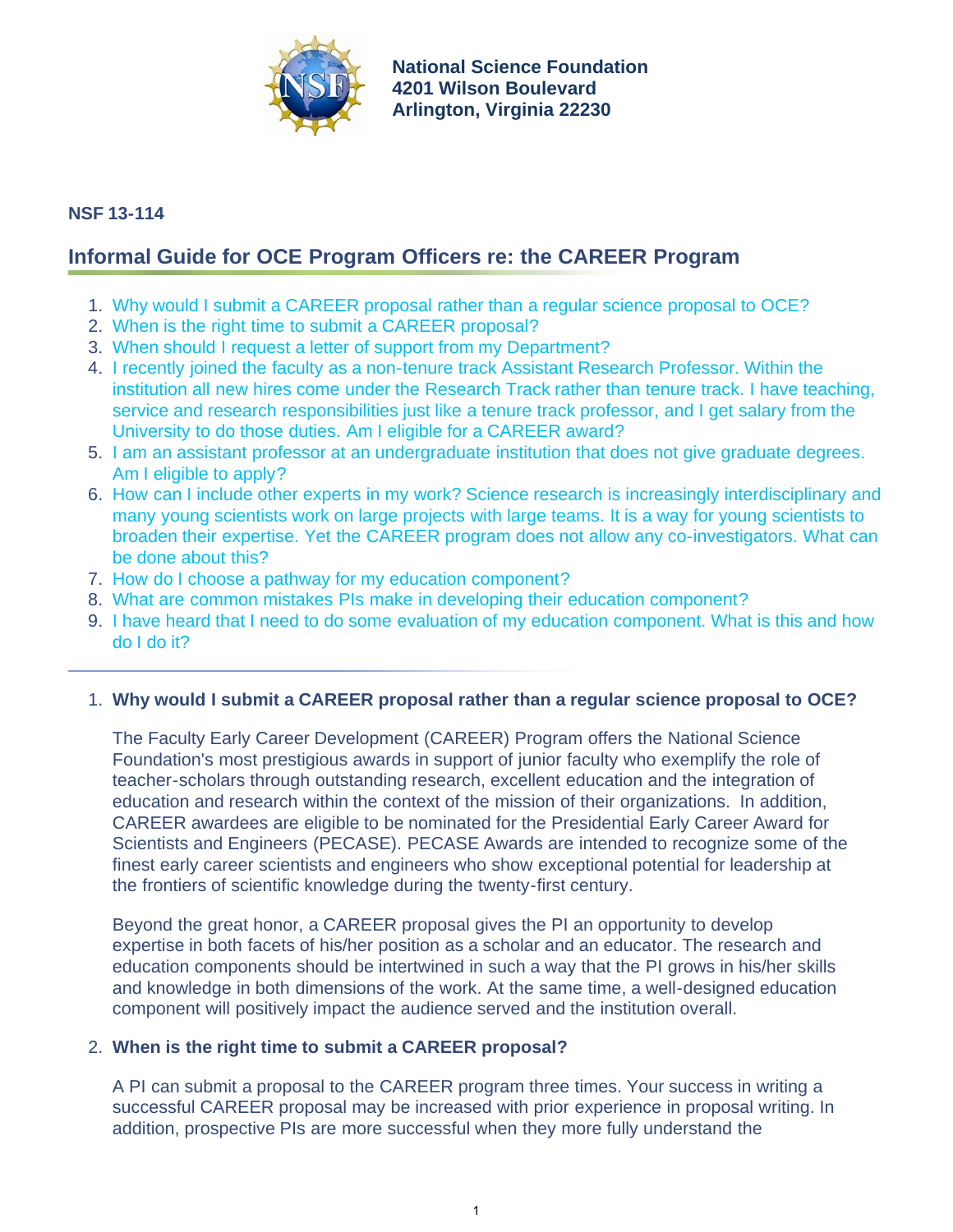expectations of their position within their institution and can build upon existing programs and opportunities at their institution.

## <span id="page-1-0"></span>3. **When should I request a letter of support from my Department?**

A strong departmental letter of support is an essential component of a CAREER proposal. PI's should discuss their intention to submit a CAREER proposal with their department chair early in the development of their CAREER proposal. Research and education activities proposed should be in alignment with departmental goals and capabilities.

### <span id="page-1-1"></span>4. **I recently joined the faculty as a non-tenure track Assistant Research Professor. Within the institution all new hires come under the Research Track rather than tenure track. I have teaching, service and research responsibilities just like a tenure track professor, and I get salary from the University to do those duties. Am I eligible for a CAREER award?**

NSF provides some guidance on what is considered a CAREER-eligible tenure-track equivalent appointment, but it is up to the proposer and the proposer's institution to determine whether or not the appointment meets these requirements. For a position to be considered a tenure-track-equivalent position, it must meet all of the following requirements: (1) the employing department or organization does not offer tenure-track positions to any new hires; (2) the employee is engaged in research in an area of science or engineering supported by NSF; (3) the employee has a continuing appointment that is expected to last the five years of the grant; (4) the appointment has substantial educational responsibilities; and (5) the proposed project relates to the employee's career goals and job responsibilities as well as to the goals of the department or organization. Adjunct, Instructor, or Visiting positions are not considered CAREER-eligible tenure-track-equivalent positions. Through the official submission of your CAREER proposal you are indicating that your position meets the CAREER-eligibility requirements. In addition, your Department Chair will verify that your position is CAREER-eligible in the Departmental letter.

#### <span id="page-1-2"></span>5. **I am an assistant professor at an undergraduate institution that does not give graduate degrees. Am I eligible to apply?**

Yes. NSF encourages submission from primarily undergraduate institutions offering two or four year degrees.

### <span id="page-1-3"></span>6. **How can I include other experts in my work? Science research is increasingly interdisciplinary and many young scientists work on large projects with large teams. It is a way for young scientists to broaden their expertise. Yet the CAREER program does not allow any co-investigators. What can be done about this?**

You may provide funds for others to work on your research or educational activities, but they may not be listed as Co-PI or in the senior personnel section of the proposal" either in the primary budget or within a sub award to a collaborating institution. This requirement precludes including salary for other faculty or senior personnel at your institution or any subawardee institution. However, there are a number of strategies for collaborating with other experts on your CAREER project, other than having them as a co-investigator. You may pay someone outside your institution as a consultant to your project. You may pay for collaborators' travel, field/lab expenses, materials and supplies, or access fee to a laboratory, whether they are within or external to your institution.

#### <span id="page-1-4"></span>7. **How do I choose a pathway for my education component?**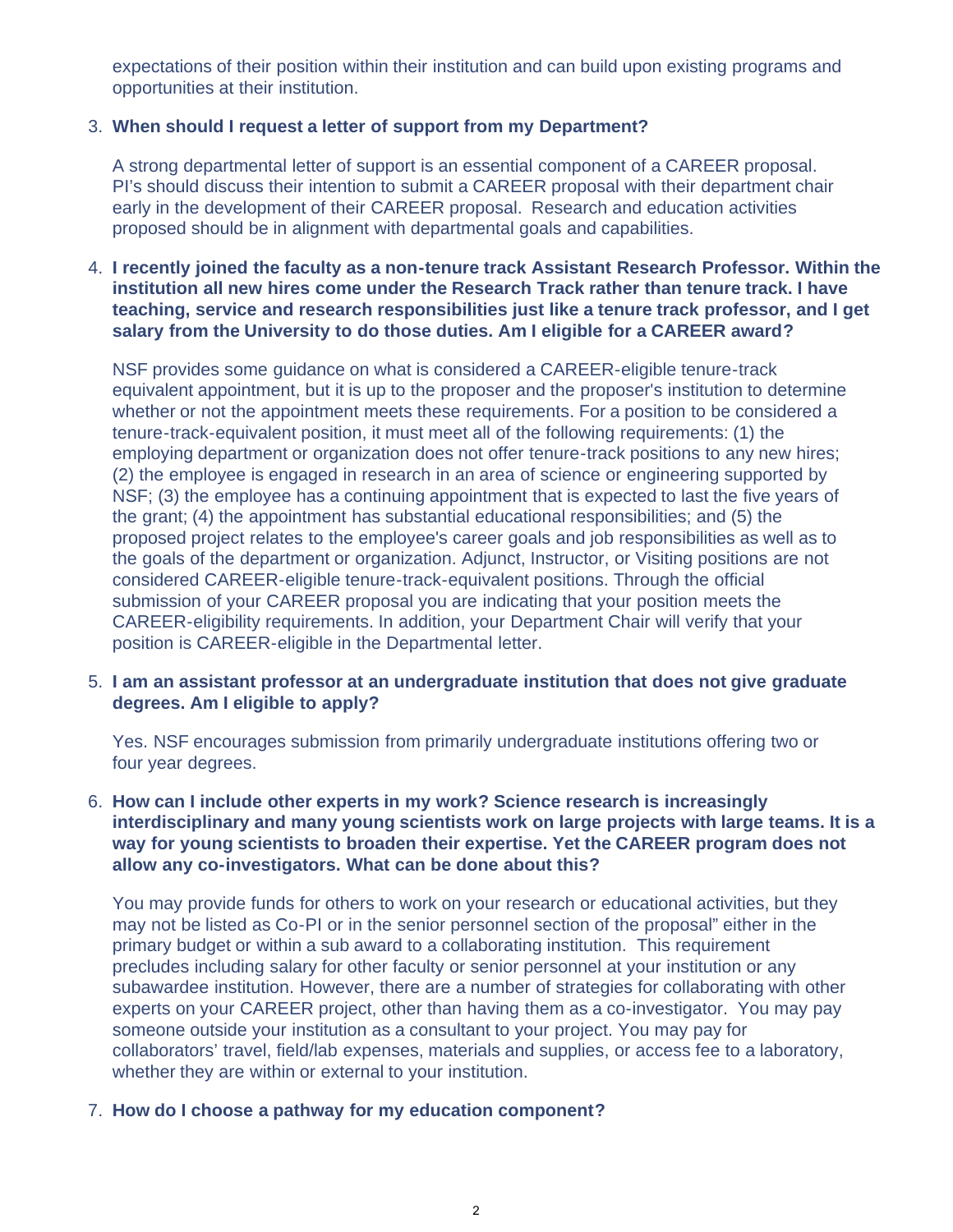The education component should be tightly integrated with your research. Like your scientific research it should be focused, have a clear and established need, specific goals, and a means of evaluating whether those goals are met. It is best when it is aligned with your personal goals as an educator and your institution's educational goals. Ideally, your education component is as exciting and motivating to you as the science component.

#### <span id="page-2-0"></span>8. **What are common mistakes PIs make in developing their education component?**

A very common mistake is to propose too many different and unrelated activities. Choose one or two meaningful activities and do them really well.

Another common mistake is to propose activities without having done any background research on what is possible, what has already been done, or whether the work is needed. Do your homework and develop a solid plan, with clear and meaningful goals, based on a real need. Find out who has done similar work and learn from their experiences.

A third common mistake is not taking advantage of existing educational programs and services on your campus, professional societies or elsewhere that are available to you. Most universities have a teaching and learning center with resources and experts to help you develop innovative courses and determine the impact of those innovations on your students' learning. Many campuses have centers that conduct outreach to local schools. Partnering with them can provide you with critical support and guidance that can increase the potential for success in your project and reduce the time you must invest. You can include these collaborators in your proposal as consultants and other personnel, but not as co-Investigators.

#### <span id="page-2-1"></span>9. **I have heard that I need to do some evaluation of my education component. What is this and how do I do it?**

Evaluation can take many forms, from elaborate to quite simple, but the goal is the same" to provide evidence of the impact of your work. Consider this analogy. In your scientific research, you are pursuing a question, testing a hypothesis, developing experimental methods, and analyzing the results to try to understand a process or phenomena. In the end, you have evidence whether your efforts have effectively tested the hypothesis and answered the question. The same process applies to your education efforts. You may develop an innovative curriculum module, a software application for use in teaching or partner with a museum on an exhibit. In any of these activities there should be a question that piques your curiosity. For example, you might wonder whether developing a new simulation-learning tool will make it easier for students to understand a complex process? Your hypothesis might be that by allowing students to control the simulation and look at the process from multiple perspectives at different stages, they will better understand the key concept. Your goal might be for all students to understand the process, as shown by their ability to do a particular task or solve a particular problem. The evaluation would be designed to help you determine how well you designed the tool and whether it helps students learn the content better. An evaluation expert knows how to design your evaluation and how to gather the appropriate data to determine the impacts.

#### **Additional FAQ's for potential CAREER PI's** can be found at:

[http://www.nsf.gov/publications/pub\\_summ.jsp?ods\\_key=nsf11038](http://www.nsf.gov/publications/pub_summ.jsp?ods_key=nsf11038)

For more information please contact the following Program Officers in Ocean Sciences:

OCE Biological: Gayle Pugh ([gpugh@nsf.gov\)](mailto:gpugh@nsf.gov)